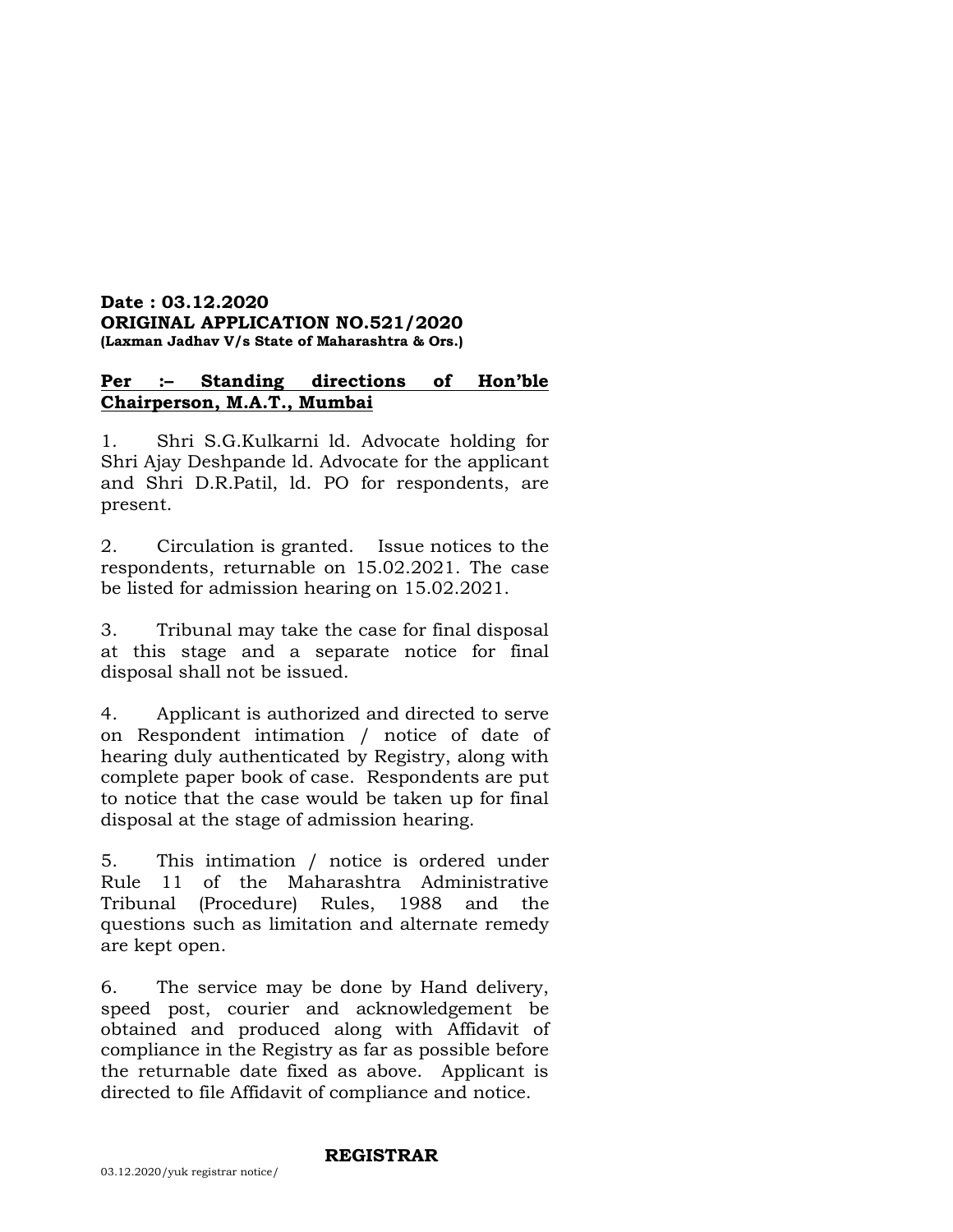**Date : 03.12.2020 O.A. No. 515/2020 (Aniket D. Rakh Vs. The State of Maharashtra &Ors.)**

# **Per :– Standing directions of Hon'ble Chairperson, M.A.T., Mumbai-**

1. Shri B.R. Kedar, learned Advocate for the applicant and Smt. Deepali S. Deshpande, learned Presenting Officer for the respondents, are present.

2. Circulation is granted. Issue notices to the respondents, returnable on 15.02.2021. The case be listed for admission hearing on 15.02.2021.

3. Tribunal may take the case for final disposal at this stage and a separate notice for final disposal shall not be issued.

4. Applicant is authorized and directed to serve on Respondent intimation / notice of date of hearing duly authenticated by Registry, along with complete paper book of case. Respondents are put to notice that the case would be taken up for final disposal at the stage of admission hearing.

5. This intimation / notice is ordered under Rule 11 of the Maharashtra Administrative Tribunal (Procedure) Rules, 1988 and the questions such as limitation and alternate remedy are kept open.

6. The service may be done by Hand delivery, speed post, courier and acknowledgement be obtained and produced along with Affidavit of compliance in the Registry as far as possible before the returnable date fixed as above. Applicant is directed to file Affidavit of compliance and notice.

### **REGISTRAR**